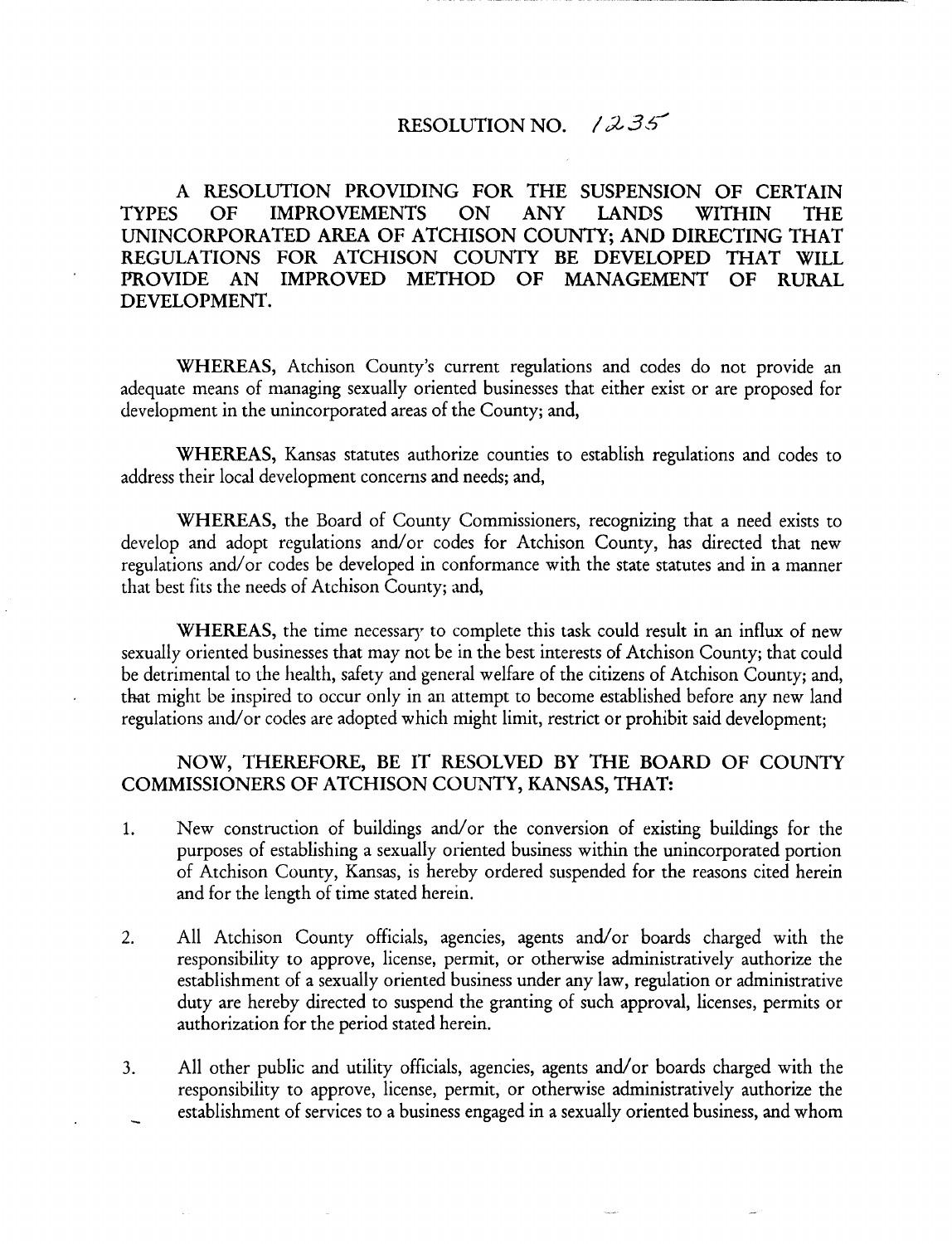are authorized to conduct business and provide services within the unincorporated portion of Atchison County shall suspend the granting of such approval, licenses, permits or administrative authorization for the period stated herein.

- 4. No sexually oriented business shall be deemed to have become established for the purposes of granting such use a classification of nonconforming use under any regulations for Atchison County unless such land use was established and legally operating prior to the effective date of this resolution and remained fully in compliance with all other federal, state and/or local rules, regulations and laws.
- 5. For the purposes of this resolution, the term sexually oriented business shall be as defined by K.S.A. 12-770 and all other terms defined in said statute shall have like application for the purposes of this resolution.
- 6. The Atchison County Counselor is directed to pursue the development of appropriate regulations and/or codes with due diligence; addressing the specific need of providing a method of managing the development of sexually oriented businesses within Atchison County.
- 7. The Atchison County Sheriff is hereby directed to be the administrator of the provisions of this resolution. Any administrative interpretation as to the applicability of any provision of this resolution shall be made by the Atchison County Sheriff.
- 8. Any person aggrieved by a decision of the administrator of this resolution shall have the right to appeal such decision to the Board of County Commissioners. The Board of County Commissioners, after calling for a public hearing on such request in the same manner required for adoption of the county budget, may uphold, overturn or modify the decision made by the administrator. Decisions of the Board of County Commissioners shall be subject to appeal to District Court in the manner provided by K.S.A. 12-760.
- 9. Each section of this resolution is hereby declared to be independent of every other section, so far as inducement for the passage of this Resolution is concerned. If any section of this resolution shall be adjudged invalid or held unconstitutional by any court of competent jurisdiction the same shall not effect the validity of this resolution as a whole or any part or provision thereof, other than the part so decided to be invalid or unconstitutional.
- 10. This resolution shall be in effect from its adoption and publication once in the official county newspaper until April 15, 2004.